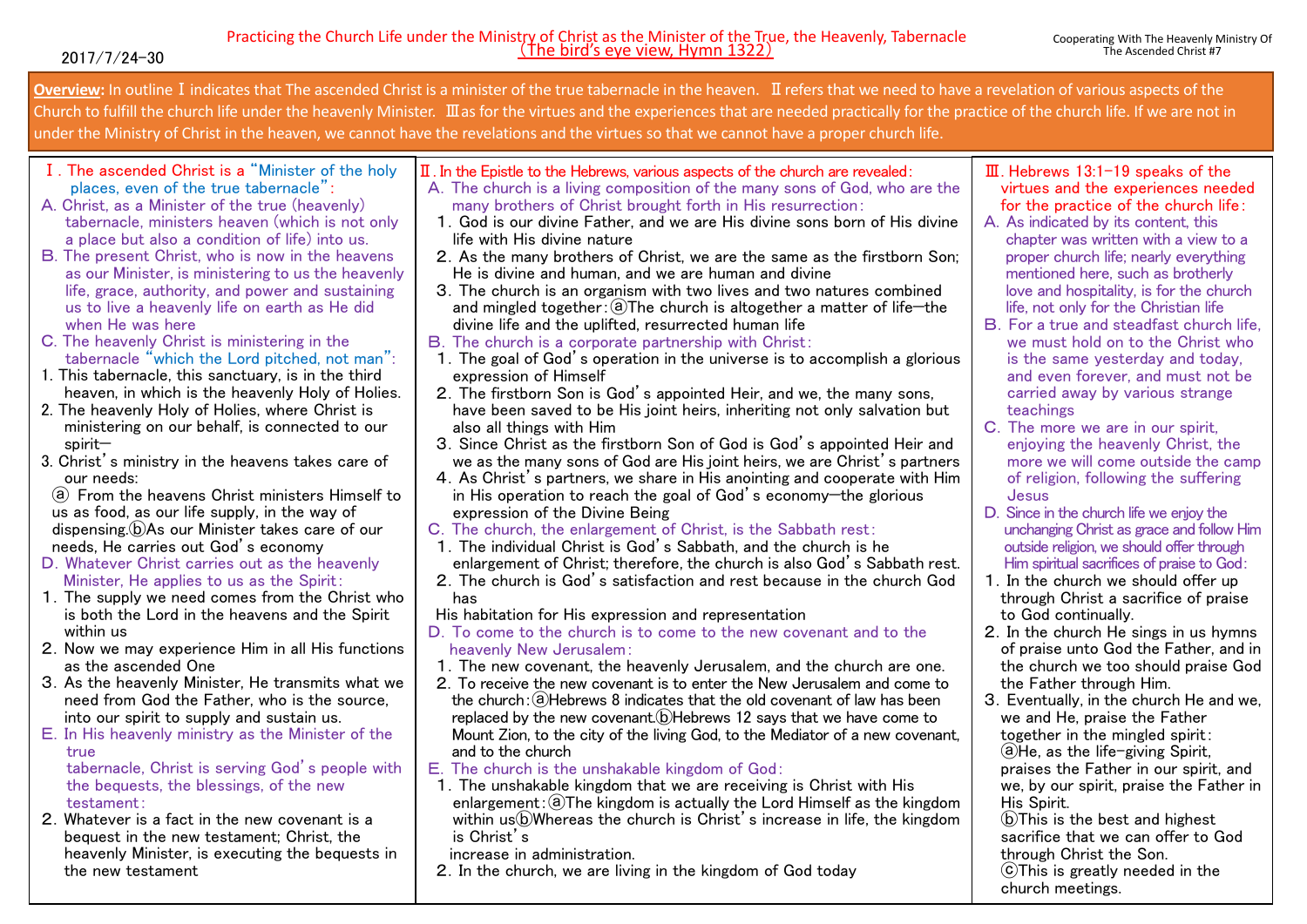#### Scriptures:

## I. The asceneded Christ is a "Minister of the holy places, even of the true tabernacle":

Heb. 8:2 A Minister of the holy places, even of the true tabernacle, which the Lord pitched, not man.

Heb. 1:3 Who, being the effulgence of His glory and the impress of His substance and upholding and bearing all things by the word of His power, having made purification of sins, sat down on the right hand of the Majesty on high;

Heb. 4:12 For the word of God is living and operative and sharper than any two-edged sword, and piercing even to the dividing of soul and spirit and of joints and marrow, and able to discern the thoughts and intentions of the heart.

Heb. 4:14 Having therefore a great High Priest who has passed through the heavens, Jesus, the Son of God, let us hold fast the confession. 15 For we do not have a High Priest who cannot be touched with the feeling of our weaknesses, but One who has been tempted in all respects like us, yet without sin.

Heb. 7:22 By so much Jesus has also become the surety of a better covenant.

Heb. 7:26 For such a High Priest was also fitting to us, holy, guileless, undefiled, separated from sinners and having become higher than the heavens,

Heb. 8:6 But now He has obtained a more excellent ministry inasmuch as He is also the Mediator of a better covenant, which has been enacted upon better promises.

Heb. 9:15 And because of this He is the Mediator of a new covenant, so that, death having taken place for redemption of the transgressions under the first covenant, those who have been called might receive the promise of the eternal inheritance. 16 For where there is a testament, the death of him who made the testament must of necessity be established. 17 For a testament is confirmed in the case of the dead, since it never has force when he who made the testament is living.

Heb. 9:24 For Christ did not a enter into a holy place made by hands, a figure of the true, but into heaven itself, to appear now before the face of God for us;

Eph. 1:10 Unto the economy of the fullness of the times, to head up all things in Christ, the things in the heavens and the things on the earth, in Him;

1 Cor. 15:45 So also it is written, "The first man, Adam, became a living soul"; the last Adam became a life-giving Spirit.

2 Cor. 3:17 And the Lord is the Spirit; and where the Spirit of the Lord is, there is freedom.

Rom. 8:11 And if the Spirit of the One who raised Jesus from the dead dwells in you, He who raised Christ from the dead will also give life to your mortal bodies through His Spirit who indwells you.

## Ⅱ.In the Epistle to the Herews, various aspects of the church are revealed:

Rom. 8:29 Because those whom He foreknew, He also predestinated to be conformed to the image of His Son, that He might be the Firstborn among many d brothers;

Heb. 2:10 For it was fitting for Him, for whom are all things and through whom are all things, in

leading many sons into glory, to make the Author of their salvation perfect through sufferings. 11 For both He who sanctifies and those who are being sanctified are all of One, for which cause He is not ashamed to call them brothers,

12 Saying, "I will declare Your name to My brothers; in the midst of the church I will sing hymns of praise to You."

Heb. 1:9 You have loved righteousness and hated lawlessness; therefore God, Your God, has anointed You with the oil of exultant joy above Your partners":

Heb. 3:14 For we have become partners of Christ, if indeed we hold fast the beginning of the assurance firm to the end—

Heb. 4:9 So then there remains a Sabbath rest for the people of God.

Heb. 5:5 So also Christ did not glorify Himself in becoming a High Priest, but it was He who said to Him, "You are My Son; this day have I begotten You";

Heb. 12:28 Therefore receiving an unshakable kingdom, let us have grace, through which we may serve God well-pleasingly with piety and fear;

1 Pet. 1:3 Blessed be the God and Father of our Lord Jesus Christ, who according to His great mercy has regenerated us unto a living hope through the resurrection of Jesus Christ from the dead,

John 20:17 Jesus said to her, Do not touch Me, for I have not yet ascended to the Father; but go to My brothers and say to them, I b ascend to My Father and your Father, and My God and your God.

Eph. 1:5 Predestinating us unto sonship through Jesus Christ to Himself, according to the good pleasure of His will,

Gal. 3:26 For you are all sons of God through faith in Christ Jesus.

John 1:12 But as many as received Him, to them He gave the authority to become children of God, to those who believe into His name, 13 Who were begotten not of blood, nor of the will of the flesh, nor of the will of man, but of God.

# Ⅲ.Hebrews 13:1-9 speaks of the virtues and the experiences needed for the practice of the church life:

Heb. 13:8 Jesus Christ is the same yesterday and today, yes, even forever. 9 Do not be carried away by various strange teachings, for it is good for the heart to be confirmed by grace, not by the food of sacrifices, by which those who walk were not profited. Heb. 13:13 Let us therefore go forth unto Him outside the camp, bearing His reproach. Heb. 13:15 Through Him then let us offer up sacrifice of praise continually to God, that is, the fruit of lips confessing His name. 16 But do not forget doing good and sharing with others, for with such sacrifices God is well pleased. 17 Obey the ones leading you and submit to them, for they watch over your souls as those who will render an account, that they may do this with joy

and not groaning; for this would be unprofitable to you. 18 Pray for us, for we are persuaded that we have a good conscience, desiring in all things to conduct ourselves honorably.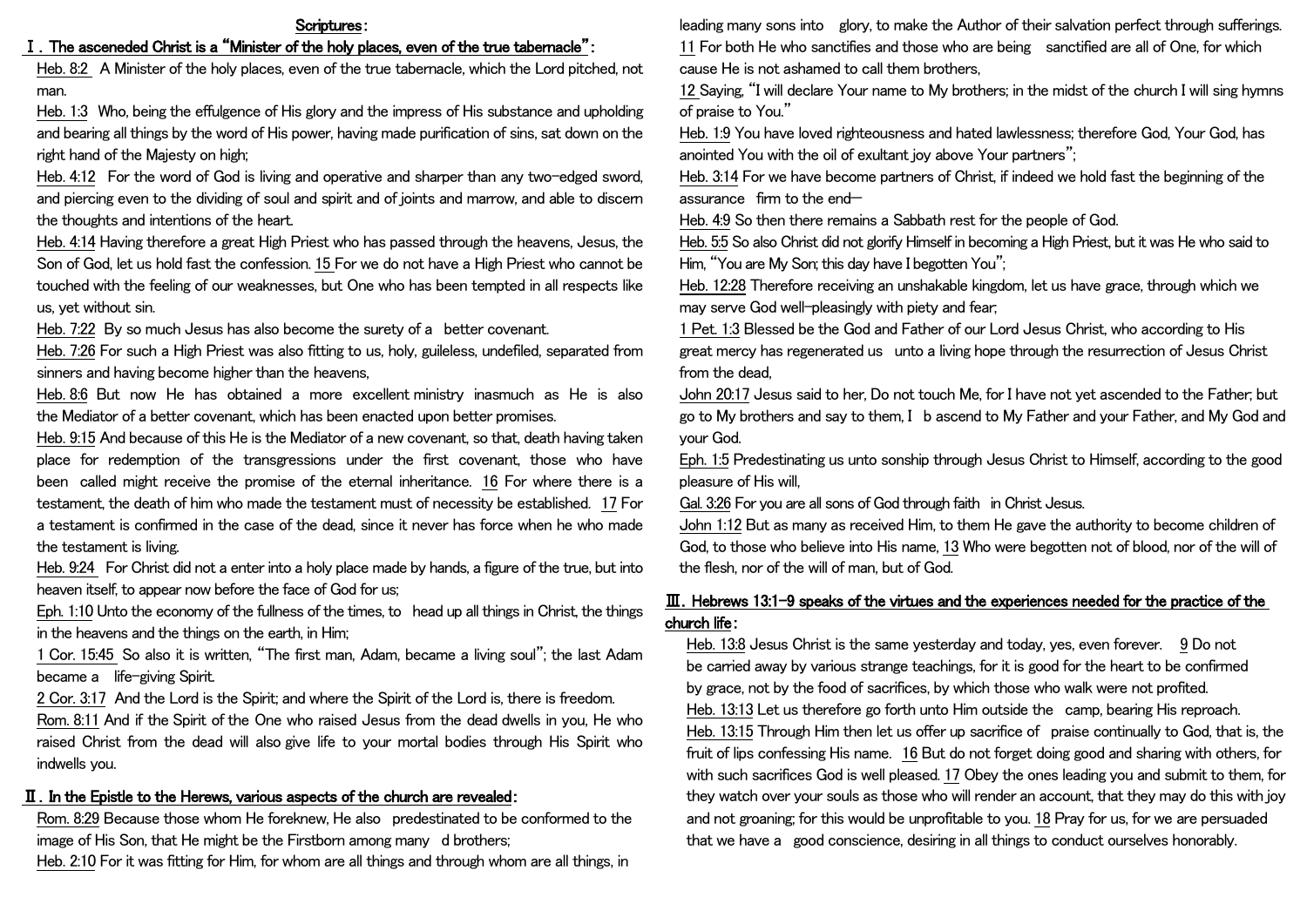### Experience $\textcircled{1}$ : Being transformed to build up the church, the Body of Christ

God's eternal purpose is to have a group of sons as His corporate expression. First, His only begotten Son passed through the process and entered into glory, having been fully perfected to be the standard model, the firstborn Son of God, for God's expression. Since the time of Christ's ascension, God has been working to have a mass reproduction of that standard model, His firstborn Son. During the centuries, few Christians have seen this, and as a result, the Lord has been delayed....In His recovery, the Lord is reproducing the standard model, working desperately among us to make every one of us the same as the firstborn Son. This is what it means to be perfected.

For perfection, we need divinity, an uplifted, resurrected humanity, and the terminating crucifixion. Our perfection must include the terminating crucifixion of Christ, for His all-inclusive death puts all the negative things on the other side of the river as a history. We also need to have every inward part of our being permeated with all that He is. Even the smallest part of our being must be saturated with Him. ... This is glorification, perfection, and the reproduction, the reprint, of the model Son.

The church is a composition of the many sons of God. The church is a corporation of the many brothers of the firstborn Son of God. This is the church....More than forty years ago I saw that the church was a group of real believers in Christ meeting together. This definition of the church is not wrong. Approximately one hundred fifty years ago it was revealed to some of the brothers that the church is not a building of brick and stone. They declared strongly to all of Christendom that the church is not a physical building. It is not a cathedral, chapel, or sanctuary. They declared that the church is a gathering of God's called ones. When true believers in Christ come together, they are the church. We have received much help from this revelation and more than fifty years ago we also began to say that the church is a gathering of God's called saints. We were thankful for the help that we received from those brothers in the last century. Later on, we began to see that the church is not only a gathering of real believers; it is a body, the Body of Christ. If you gather many chairs together, the chairs cannot become a body. If you gather sheep together, they likewise cannot be a body. As everybody knows, a body is an organism with life. It has life tissues, life cells, life nature, life shape, life ability, and life function. The church is deeper, higher, and more profound than just a gathering.

#### For Middle and High School Students

Church is not a building like a chapel or meeting hall. Greek word, ekklesia, in the New Testament means the "called-out congregation". Therefore, the Chinese and Japanese Recovery version New Testament translate "ekklesia" to "sho-kai" (church), instead of traditional translation, "kyo-kai".

The revelation of the New Testament concerning the church is going forward and it reveals the church is the "Body of Christ." In order to reach God's goal, realizing the church is the called-out congregation is not enough. God's goal is God's building, which is the building of the Body of Christ. You who have been saved are a part of the Body of Christ. Our body is composed of many parts and any of them are unnecessary. Every member is necessary for building up the body. In the same manner, in order to build up the Body of Christ to express Christ corporately, all brothers and sisters in the church should function properly. You should never think that "Because I am only a middle/high school student, I

don't need to speak the word of God, sing a hymnal loud, or pray in the meeting." Actually, the more you function, the more you enjoy Christ and will be transformed. The more you are transformed, the more you become able to function for building. Amen!

# Experience $(2)$ : Being transformed by passing through sufferings to become a partner with Christ

God has a great operation in the universe. The goal of this operation is to accomplish a glorious expression. This glorious expression is the goal into which we all are going to enter. Our view must be broadened to see that God's operation in the whole universe is to accomplish a glorious expression of Himself. The Son of God was appointed to accomplish God's plan. He has been appointed to run this corporation. He was appointed to this office in eternity past.

Since Christ as the firstborn Son of God is God's appointed Heir and we as the many sons of God are His joint-heirs, we are His partners. He and we, we and He, are in one partnership sharing the same interests in the divine corporation....Hallelujah, we are His partners! Suppose you become the partner of a billionaire. You would certainly be assured of having great riches, for whatever the billionaire has is yours. You are one with him in a great corporation. God has the biggest corporation in the universe. The name of this corporation is "Christ and the Church." We are the partners in this corporation. We have not been hired by this corporation; we are the partners. In the entire universe God has only one corporation—"Christ and the Church"—and this corporation has millions of angels to be the serving ones. The Jews should no longer boast in the angels; the angels are our servants.

### For Young Working Saints

Heb 3:14 For we have become partners of Christ, if indeed we hold fast the beginning of the assurance firm to the end--

Rom 8:17 And if children, heirs also; on the one hand, heirs of God; on the other, joint heirs with Christ, if indeed we suffer with Him that we may also be glorified with Him.

We are partners of CEO Christ in the largest company in the universe, called "Christ and the church." A partner in a company is not a manager or a director, but one who operate the company together. God's economy is to make you a partner of Christ. However, you do not become a partner immediately after you are saved. After saved, you can become a partner of Christ only after you are transformed and conformed.

In order to be transformed, you need to pass through suffering. Your boss, colleagues and people in your company are all arranged by God with His sovereignty so that you may experience Christ in your company and be transformed. Please experience Christ as wisdom and competency for executing your work in your company. And experience Christ as light, wisdom and insight to know how to behave in the complex human relationship. Moreover, in many cases Satan works behind the scene, so you also need to stand up and fight against Satan in the Body in your church life. In this way, you will gradually grow up to become a partner of Christ. Hallelujah!

Eph 6:10 Finally, be empowered in the Lord and in the might of His strength. 11 Put on the whole armor of God that you may be able to stand against the stratagems of the devil, 12 For our wrestling is not against the world-rulers of this darkness, against the spiritual forces of evil in the heavenlies. 13 Therefore take up the whole armor of God that you may be able to withstand in the evil day, and having girded your loins with truth and having put on the breastplate of righteousness

The milestone of John 13: Life's Washing in Love to Maintain Fellowship